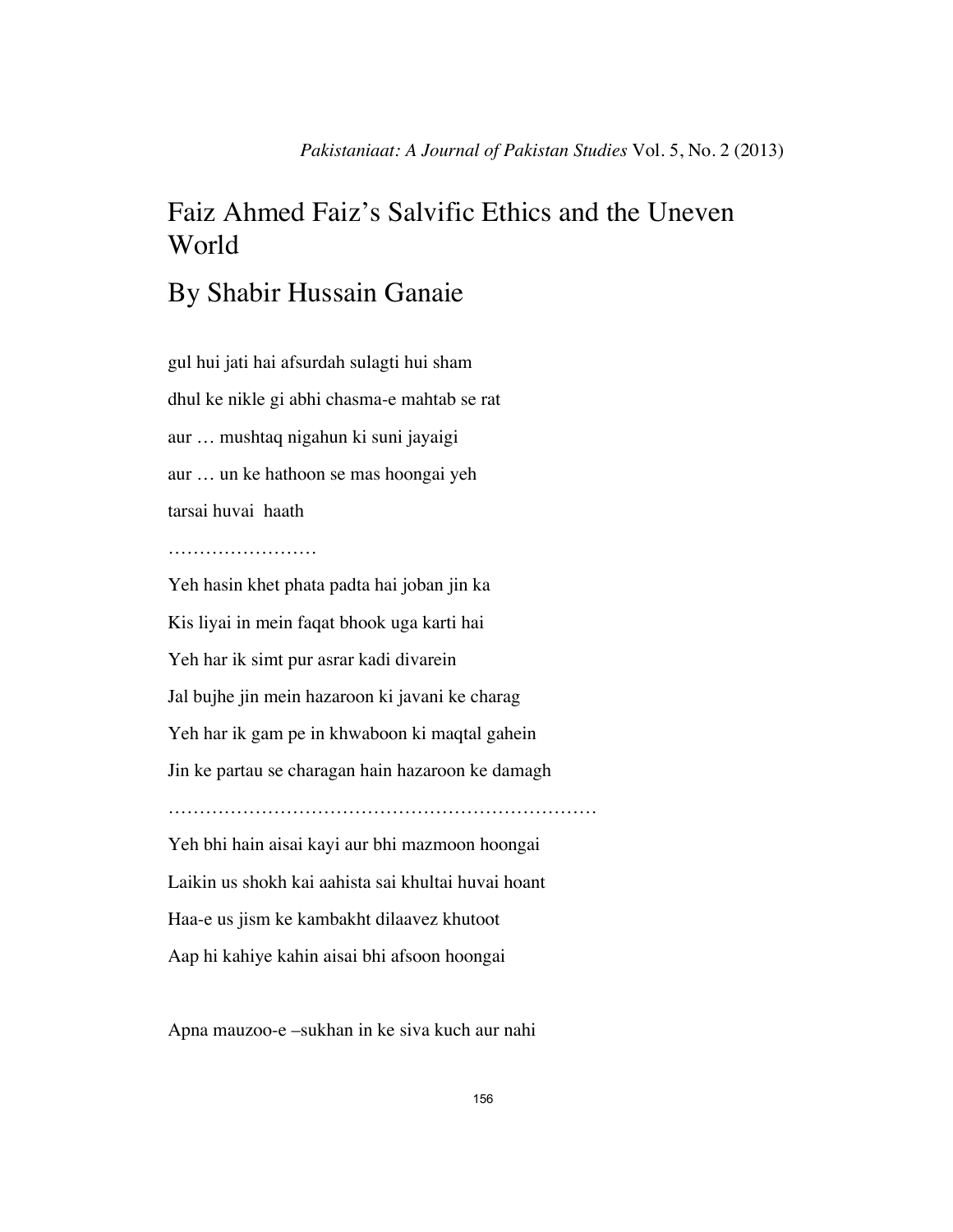#### Shabir Hussain Ganaie

Tab-e – shayir ka vatan in kai siva aur nahi  $(i$  best of faiz..p..39-41)

( This evening. Forlorn – its embers smouldering,

Out of the moon's spring will emerge night, cleansed –

And my eager eyes will be rewarded

As my impatient hands touch yours.

………………………………

These luscious corn-fields bursting with youth –

Why do they yield hunger alone?

These impregnable, mysterious walls all around –

Within which

Were snuffed out the lamps of conutless young,

Hearts.

At every step, these abattoirs of dreams

Whose reflections have ignited the minds of multitudes.

All these themes are there indeed – and many nmore;

But the gently parting lips of that beauty –

And oh, the alluring contours of her body –

Now tell me yourself, could there be such witchery elsewhere?

Well, for me this is it  $-$ 

A poet's mental province can be none other than this.) (Kumar 40- 42)

I have started this paper by quoting a few lines from the poem Mauzoo-e-sukhan. This is the poem where Faiz in his favorite way uses the love of his beloved to highlight the pain and misery of people around him. Seemingly it is romantic love which emerges as a dominant theme in this poem but this poem with its enchanting music and rhythm draws our attention to the hunger, social injustice,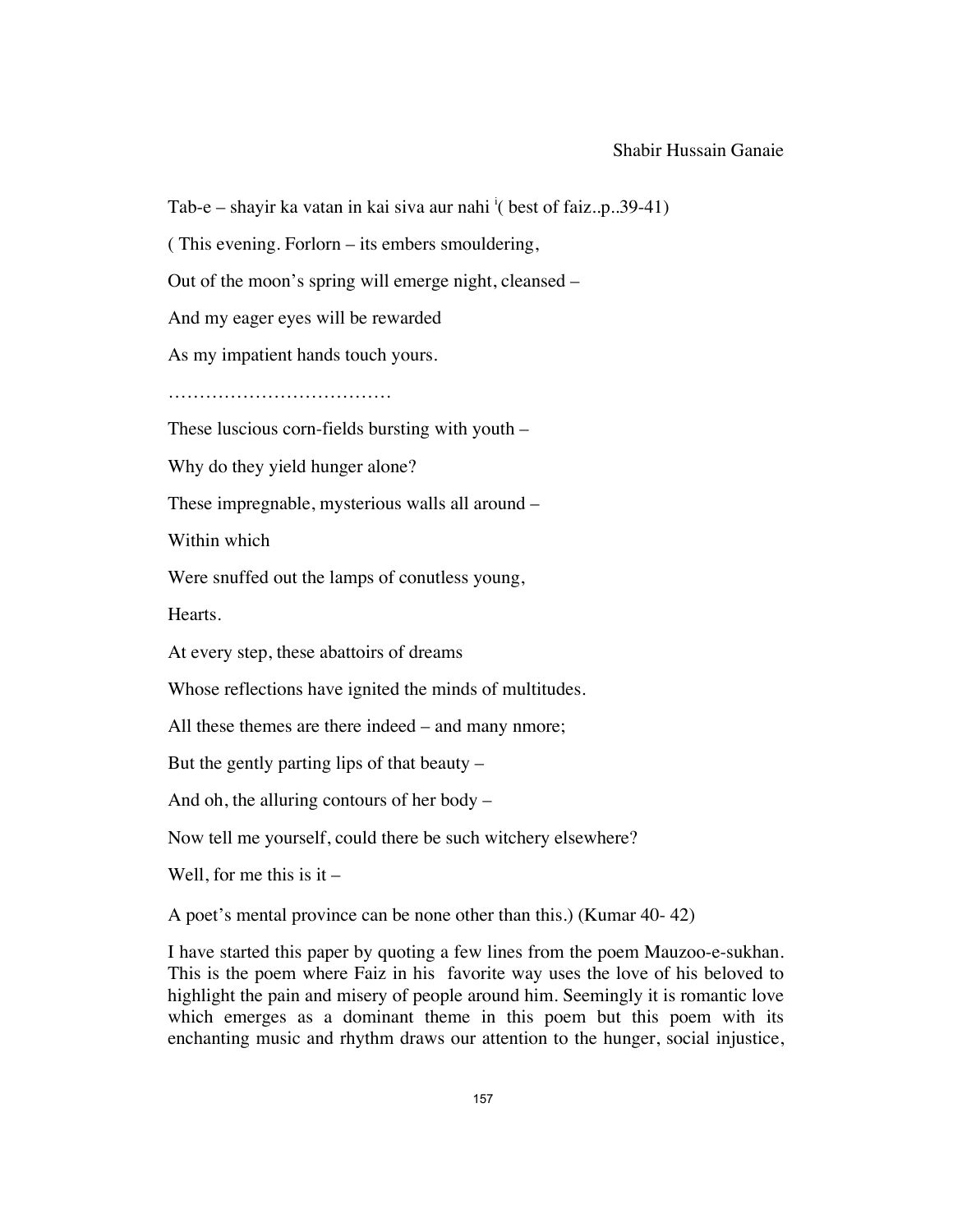oppression and the extreme sufferings of the common people. Faiz's ethics as they emerge in this poem are secular in nature. Love of his beloved helps him to cope with the uneven world but this does not mean escape from the reality. It induces a mood of contemplation in him, as he thinks about his country's emancipation from slavery (of different sorts).

Faiz was a secular saint concerned with the salvation of masses here and now. He thought that it is useless to separate oneself from the world of day to day affairs because it is this world which colors our dreams and aspirations. He was a citizen of the world and his poetry is very much embedded in the labors of the world here and now. He believed that the self of a human being is a tiny speck. It gets meaning as it relates itself with the myriads of selves inhabiting this vast universe. Though he had close association with several saints of his time and was a confirmed follower of Sufism, he had no beliefs and doctrines except the one that proclaims the coming age in which the disempowered/underprivileged and the oppressed class can live in peace and prosperity. He had progressive social and political beliefs and he gave voice to the voiceless in his poetry. In his poems he goes deep into the conscience of the suffering masses and lets his personal sorrow drink deep in the world sorrow. His poetry reflects his intellectual antipathy and battle against an unjust and outmoded social order and he discards it on logical grounds as anti-human; however his rebellion is sans bitterness. He symbolized the collective human struggle against the oppression and abhorred the injustice of all kinds as practiced by man upon man. His poetry expresses the desires, anguish, pain and suffering of humanity at a universal level. It also articulates his unrelenting determination to create a better and just society. He had a deep understanding of human existence in its entirety and wholeness. Faiz believed in the ethics of love, brotherhood, humanity, peace and mutual understanding. The fact is that Faiz sought to transform individuals and societies on the basis of love and affection. He symbolized all that is humane, noble, gracious, daring and challenging and he strove hard for the noble cause of making the world a better place to live. In the words of Shiv k Kumar,

"An irrepressible rebel, Faiz never submitted himself to any form of tyranny – political, social or religious. As a poet thinker, he believed that art should never be divorced from social reality."

He was deeply concerned about the health of his society in particular and for the whole humanity in general. He was the emissary of the soul and the feelings of people. For him salvation was in rebellion against the unjust order and he adopted the cause of masses as a poet of revolution. But his voice was distinct from other revolutionary voices. According to Khalid Hassan,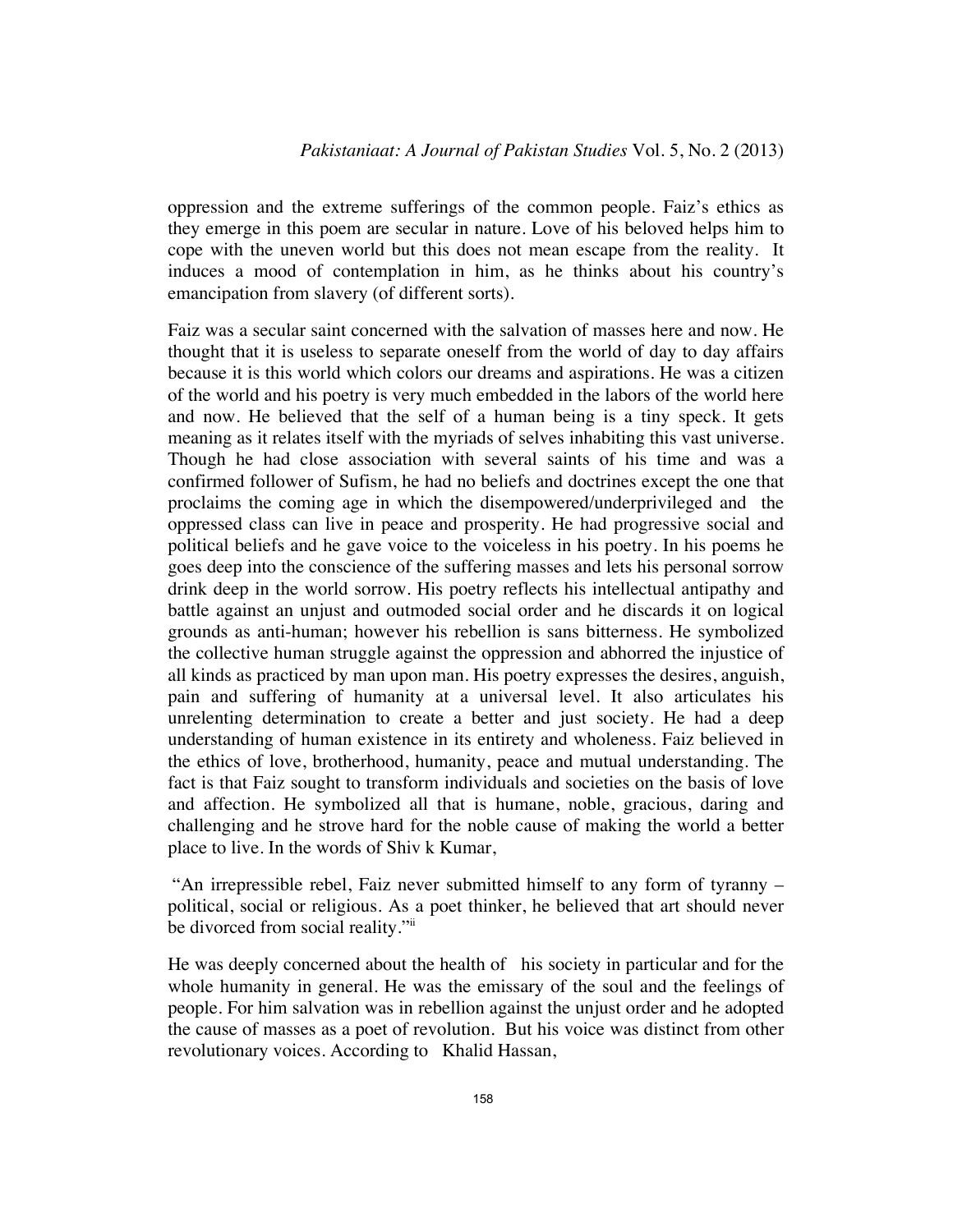" Faiz was a Marxist, but what differentiated him from this often joyless and doctrinaire crowd was his profound humanism, steeped as it was in the rich tradition of the subcontinent's culture, literature and spiritual continuum. His poetry is a celebration of life and an affirmation of the law of change. He was man singularly devoid of prejudice. He fought bigotry, not with bigotry, but with tolerance." iii

 In his poetry the concept of love and Revolution are merged together in one unity. But at the same time he believes love is not the salvation till the gap between have's and have not's is not bridged and the discrimination on the basis of wealth and class is not abolished. "Muj sae pahli se mohbat mere mehboob na mang" underscores the point that life can't be lived on the manna of transcendence provided by love. Life is a struggle, a power game where unless you keep watch you will be preyed upon by all kinds of vultures. There are other pains than the pain of love.

Anginat sadyon ke tarik bahimana tilsm

Resham-o-atlas-o-kimkhwab mein bunvayei huvai

Ja baja bikate huvai koocha o bazar mein jism

Khak mein lithdai huvai khoon mein naihlayei huvai

Jism nikle huvai amraz ke tannooron se

Peep baihti huvi galtai huvai nasooron se

Laut jati hai udhar ko bhi nazar kya kijey

Ab bhi dilkash hai tera husn magar kya kijey

Aur bhi dukh hain zamane mein mohabat ke siva

Rahatein aur bhi hain vasl ki rahat ke siva $\mu$ 

( If there are spells of those dark, savage, countless centuries –

Bodies robed in silk, satin and velvet –

Then aren't there also bdies

Traded down streets and alleyways –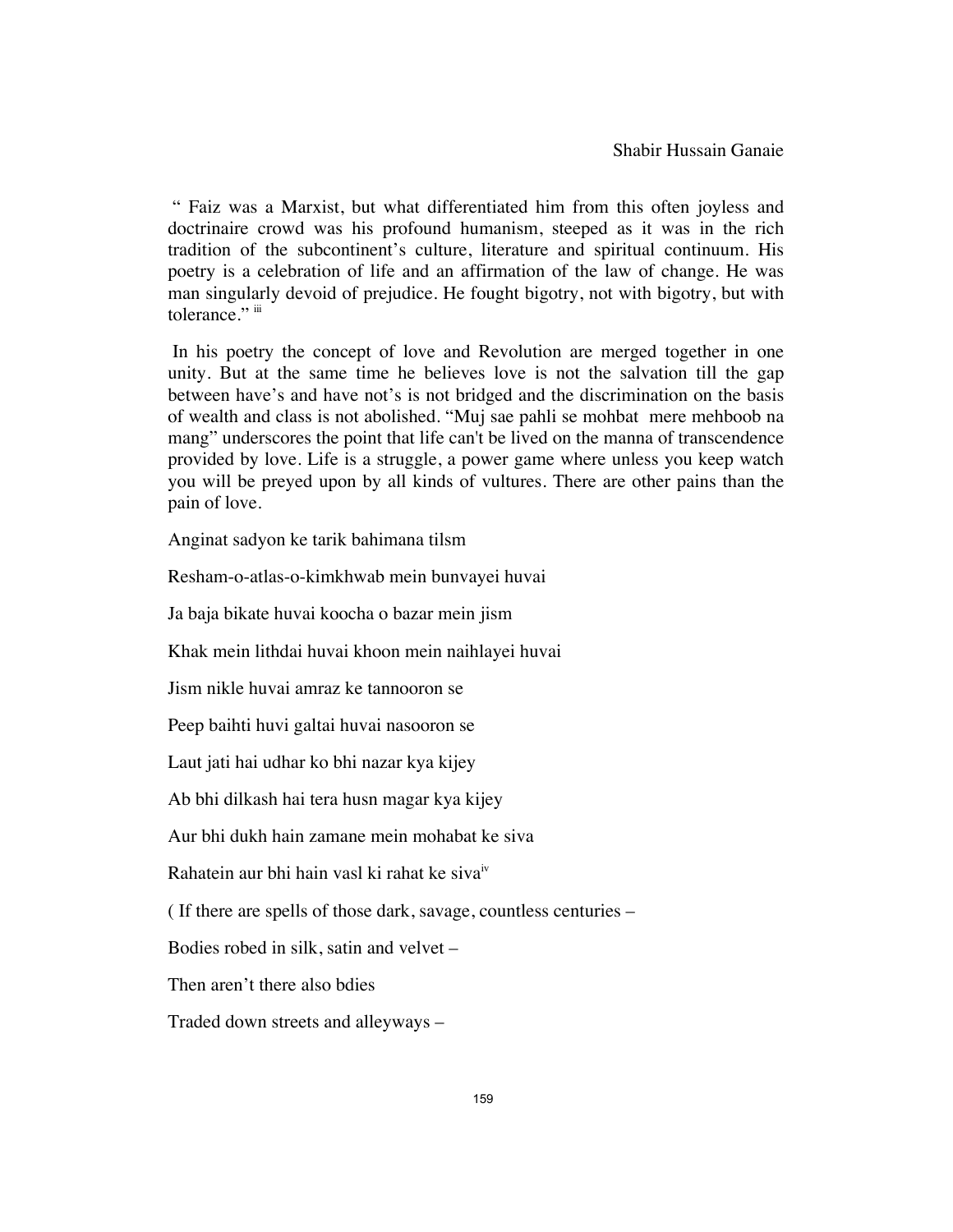Bodies smeared in dust, bathed in blood

Bodies emerging from ovens of sickness

Bodies with the pus oozing from chronic sores?

If these images also seize my eye

Even though your beauty still enthralls.

It's because there are sorrows other than heartache,

Joys other than love's rapture

Sp ask me not for that old fervour, my love.) (Kumar 22)

The world must be made safe for love; until then the salvation lies in keeping head high in the world that demands none shall hold his head high and asks for the servility, submission and surrender of human freedom to keep the capitalists and feudal lords in comfort. He craved for the transformation of modern individual's psyche as he saw him wallowing in the mire of materialistic comforts. Faiz wishes that modern man realize the power of love and fellow feeling. He is involved with the experience of the human soul in the long and strenuous voyage of revolutionary struggle. Faiz saw and felt the pain of common people who were virtually living the life of dogs.

Yeh galyoon ke aavarah bekar kutai

Ki bakhsha gaya jin ko zauq-e-gadayi

………………………………………………………………………………

Jahaan bhar ki dhutkar in ki kamayi

Na aaraam shab ko na rahat savaire

……………………………………………………

Yeh har aik ki thokarein khanai walai

Yeh faaqoon se ukta kai marjanei walai v

(Tramping about the streets aimlessly, these dogs,

Born to the prerogative of beggary –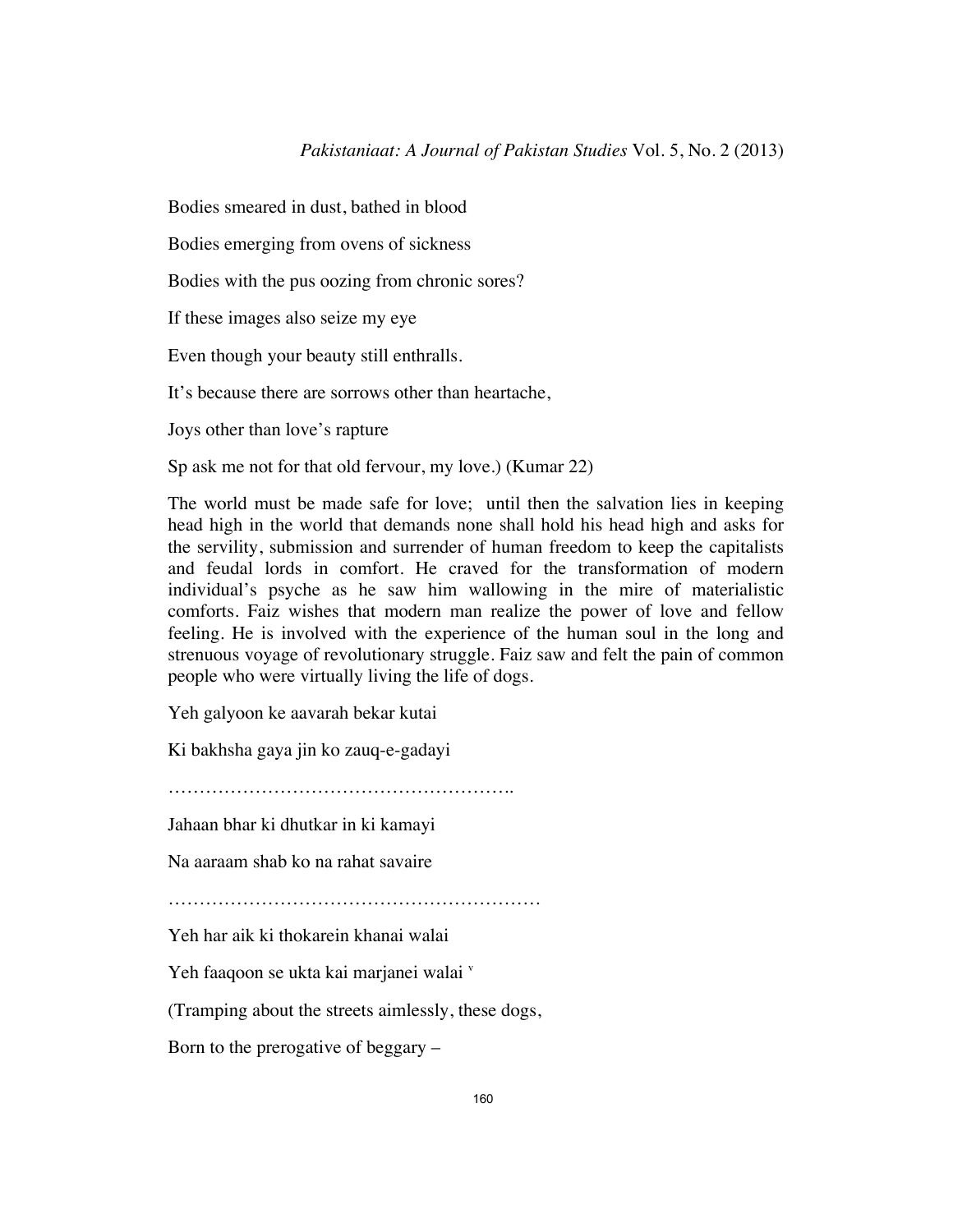Their only treasure is the world's scorn ……………………………………….. Their only wages, the world's reproof. Not a moment's respite, day or night – …………………………………… They who suffer everybody's kicks,

Who'd tire and die of starvation. ( kumar 36)

 Capitalists threw a few crumbs of bread in order to let them survive so that they guard them (the way people in arms secure lives of ruling elite at the cost of their life, their family life, their dignity, their creative pursuits), feed them (the way farmers who despite being the real producers work for the rulers who are only parasites) and do other works for them. Faiz while working as an army officer met money lenders and land lords and saw how corrupt and rapacious a man can be. Faiz was witness to the bloodshed that followed partition. He saw human bestiality as man saw no sin in killing his own brethren. These episodes reinforced his belief that justice and love were the only remedy for making humankind live amicably and peacefully. Faiz highlights the agony of mankind and raises his voice in opposition to oppressive forces but he does it by playing the sweet melody of love. There is no hatred in his revolt. He doest not hate the oppressor. He hates the oppression. He fights evil by his moral courage. His message of love and justice has a universal appeal. It transcends the boundaries of culture and nationhood as it is available to all regardless of religion, race and color. His revolution is sans violence. It has no bloodshed accompanying it. In the uneven world salvation is tied to removal of structural injustice. A hungry man has nothing to do with transcendence. He can't afford love and creative pursuits. In Zindan (prison) it is absurd to talk of heaven. The workers - you n me - must break the prison constituted by the walls of classes and ideologies in order to breathe in free air. In a world where loneliness and prostitution of body and soul crushes human personality there can be no scope for the perfection of ego that mystics or the poets like Allama Iqbal see as the meaning of salvation. But what is the alternative vision with the help of which to counter the uneven world? For him it is truth which can save us from the corrupt world. Truth can never die.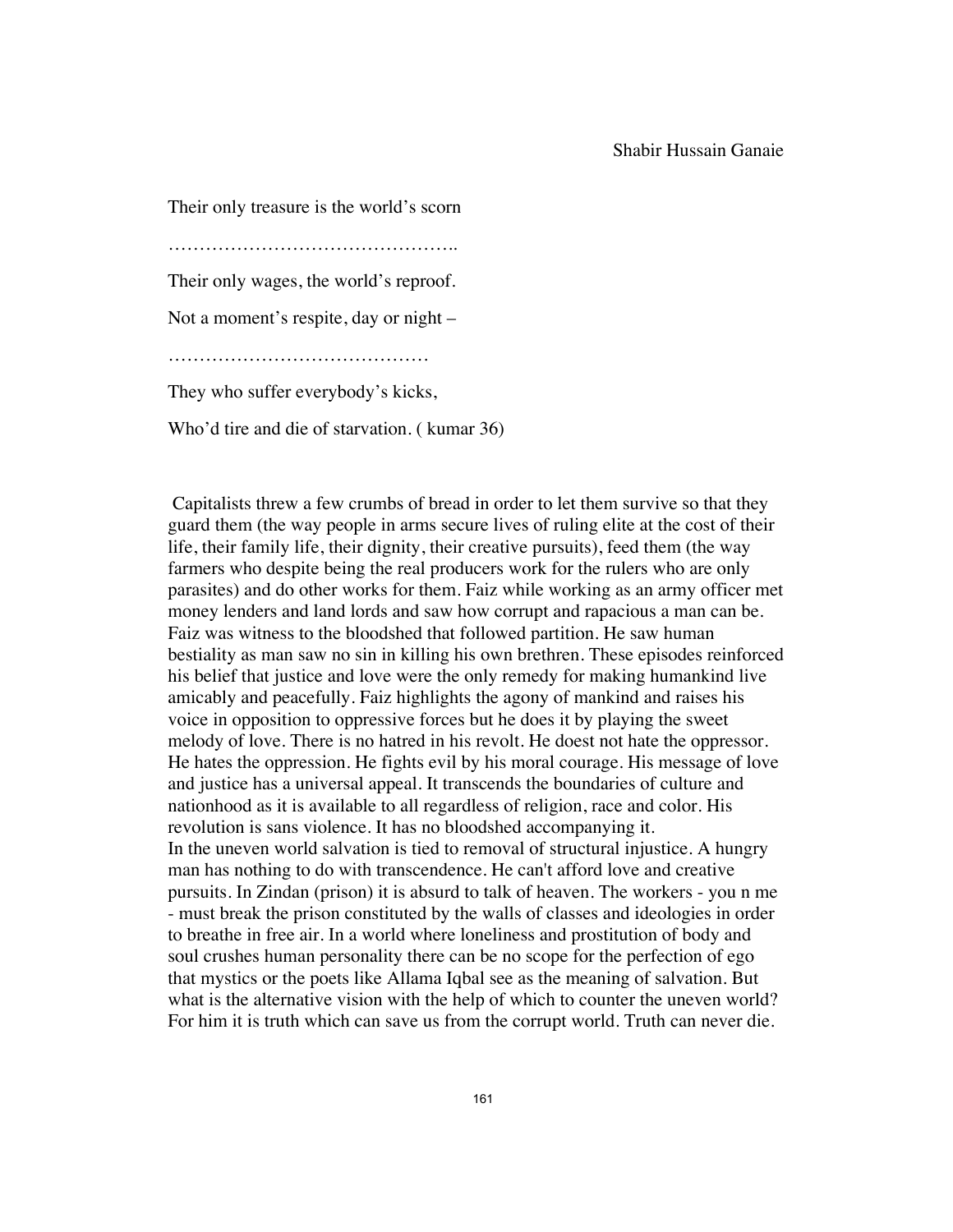Humanity will prevail when truth gets its just place in the minds and actions of people.

Boal ki lab azaad hain terai

Boal,zaban ab tak teri hai

Tera sutvan jism hai tera

Boal ki jaan ab tak teri hai

…………………………………..

Boal, yeh thoada waqt bohat hai

Jism-o-zabaan ki maut se paihle

Boal, ki sach zinda hai ab tak

Boal, jo kuch kehna hai kehlai vi

(Speak up, for your lips are not sealed

And your words are still your own.

This upright body is yours –

Speak, while your soul is still your own.

…………………………………………..

Speak up now, for time's running out.

Before your body and mind fade away,

Tell us, for truth is not yet dead.

Speak

Whatever you have to say! ( Kumar 38)

 These verses express Faiz's belief that we can overcome all the hurdles and that salvation constituted by life of creativity, love and freedom is possible and even on the cards. He is determined to hold his head high. Of course the fate or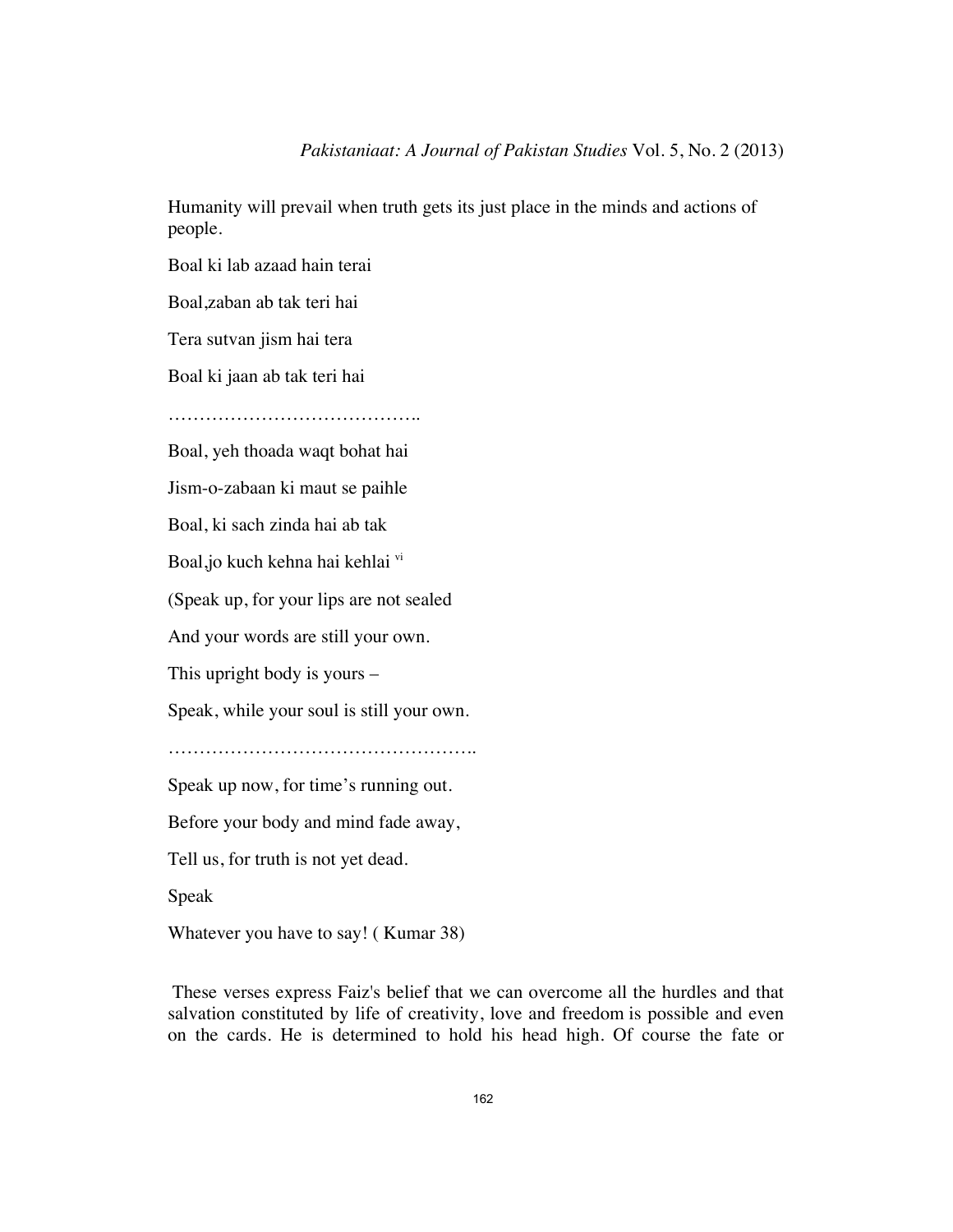historical forces may be stronger than the passion of the individual but in the words of Faiz:

Ham daikhain gai

Laazim hai ki ham bhi daikhain gai

………………………………………………..

Jab zulm-o- sitam kai koh-e-giraan

Rooyi ki tarah ud jayein gai

………………………………………

Ham ahle safa, mardoode haram

Masnand pe bithayei jayein gai

Sab taaj uchaalai jayein gai

Sab takht girayein jayein gai

…………………………………………………

Aur raaj karai gi khalq-e –khuda

Ham deikhain gai

Laazim hai ki ham bhi deikhain gai ..vii

( we shall live to see,

So it is writ,

We shall live to see,

………………………………

The day when the mountains of oppression.

Will blow away like wisps of cotton;

……………………………………………

We, the rejects of the earth,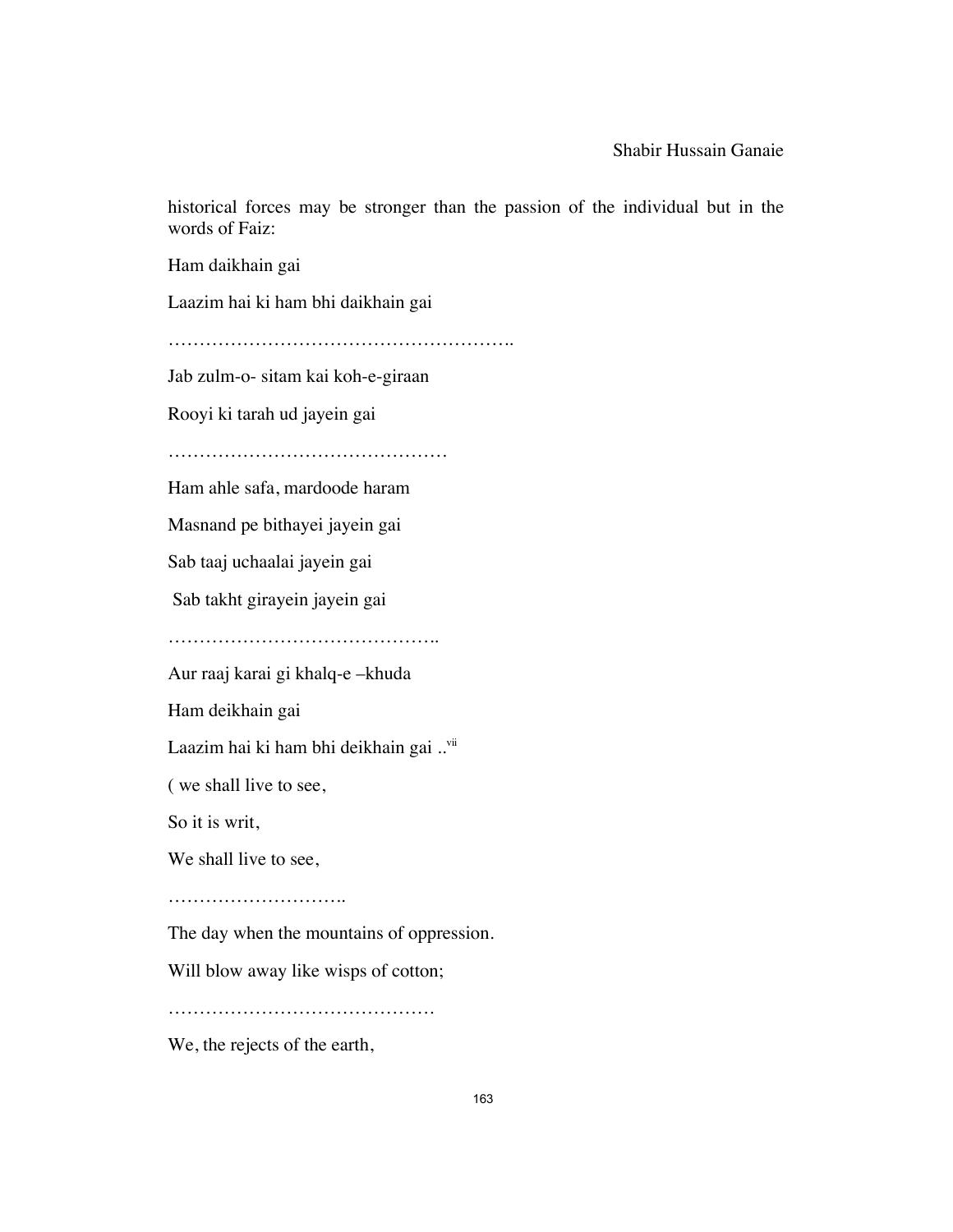### *Pakistaniaat: A Journal of Pakistan Studies* Vol. 5, No. 2 (2013)

Will be raised to a place of honour,

All crowns'll be tossed in the air,

All thrones'll be smashed,

……………………………………………

We, the people will rule the earth

We shall live to see,

So it is writ,

We shall live to see. (City 230-233)

These verses show imminent kingdom of heaven in the imagination of Faiz.

Faiz feels the life giving wind that fills buds with color and sings:

Guloon mein rang bhare bad-e naubahaar chale

Chale bhi aavo ke gulshan ka karobaar chale.

Faiz has no eschatological vision in the conventional sense but if heaven has to be won here and now as mystics assert, it consists in life of unconditional love, unbounded freedom and joy of creativity and it has to be realized in the world of space and time by action. No otherworldly salvation is possible as long as people continue to suffer in the external chains of slavery, hunger and oppression and the internal chains of desire and lust and continue to live in their own cocoons. For Faiz salvation has to be collective, unlike the concept of Mahayana Buddhism which demands postponing of salvation by arhant until the whole world conquers suffering. For him struggle must go on, the effort is salvation. Keeping hope is salvation.

Nahi wisal mumkin to aarzoo hi sahi

Namaze shoq tou wajib hai bewazoo hi sahi……………………………..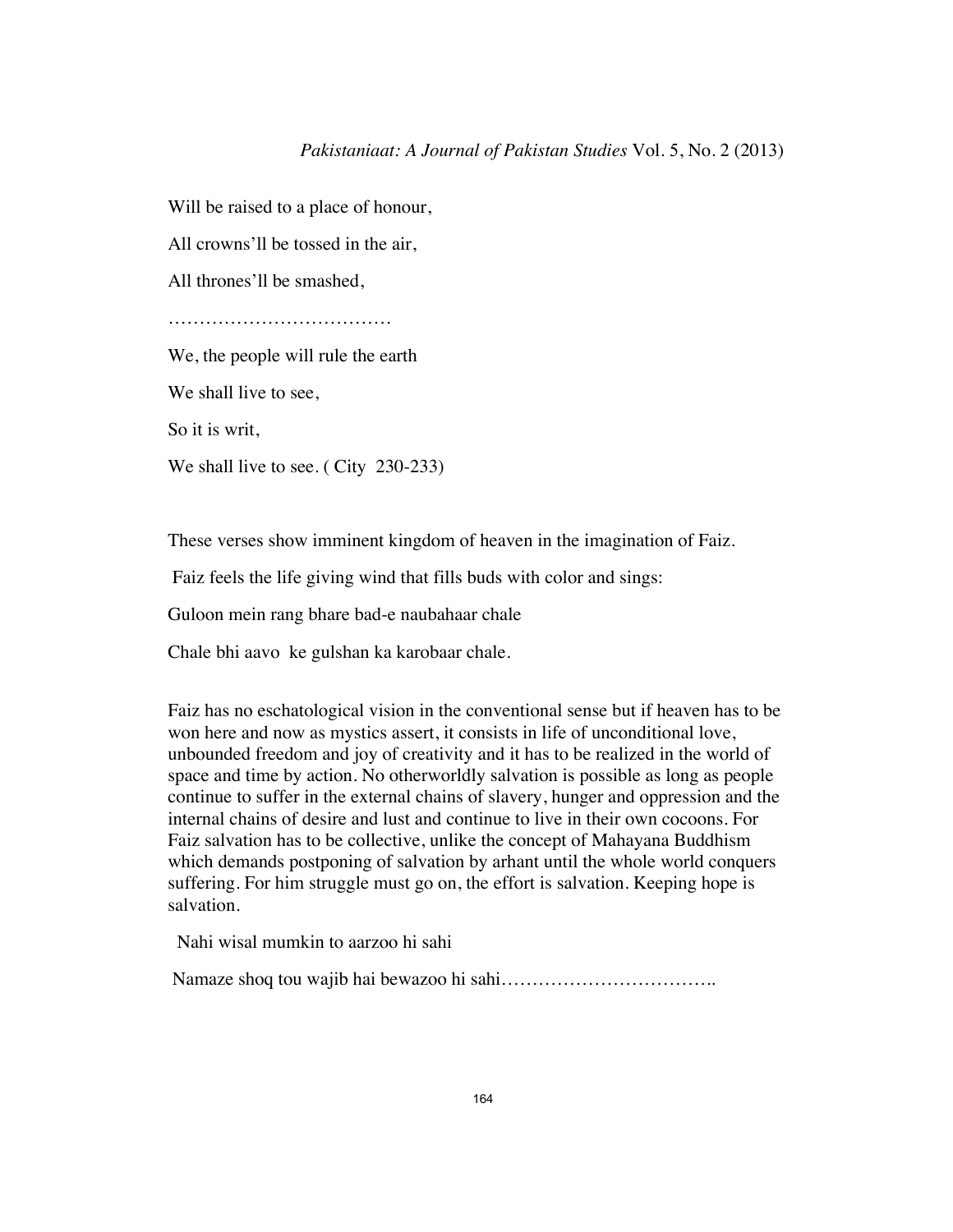Faiz has firm belief in the coming age of peace and prosperity, an age where there will be no scope for oppression. It will bring an end to the misery and despair of people.

chand roaz aur meri jaan faqat chand hi roaz

Zulm ki chaoon mein dam lainai pe majboor hain ham

…………………………………………………………..

Laikin ab zulm ki miaad ke din thoadei hain

Ik zara sabr ki faryaad ke din thoadai hain

………………………………………….

Arsa-e-daihr ki jhulsi huvi virani mein

Ham ko rahna hai, pa yoonhi tou nahin rahna hai

Ajnabi haathoon ka benaaam giranbaar sitam

Aaj saihna hai hamesha tou nahi sehna hai<sup>viii</sup>

( A few days more, my love, just a few days –

Are we fated to live in tyranny's shadow.

……………………………………………..

But now the days of tyranny are numbered.

Just a little patience,

Since the days of entreaty are nearly done.

In the scorched wasteland of life,

We'are destined to live, but not like this.

This nameless, heavy oppression of alien hands,